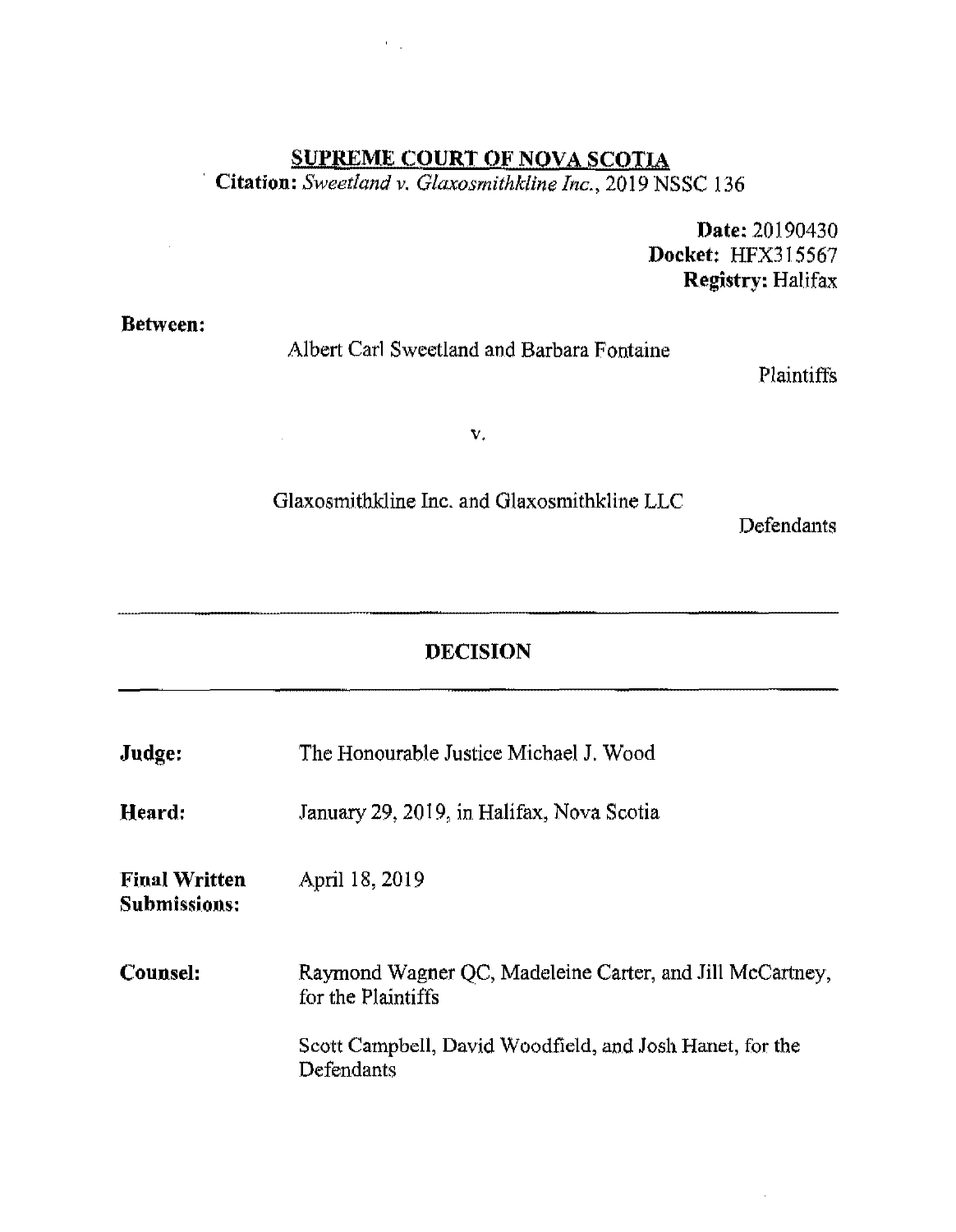By the Court:

[1] This litigation was commenced in August 2009 as a proposed Class Action under the *Class Proceedings Act,* S.N.S. 2007, c. 28. The plaintiffs alleged that Avandia, a pharmaceutical used to treat Type II diabetes, increased the risk of cardiovascular events, including heart attacks and congestive heart failure. They said that adequate warnings had not been given by the defendants.

[2] By decision issued on January 15, 2016 (2016 NSSC 18), I refused the plaintiffs' certification motion, but provided an additional opportunity to remedy the evidentiary deficiencies which I had identified in the record. This was subsequently done and a certification order was issued on December 7, 2016. The order certified two classes for purposes of the proceeding. The Primary Class were persons, including the estates of deceased persons, who were prescribed and ingested Avandia. The second class was the Family Class which consisted of family members of deceased members of the Primary Class.

[3] The defendants appealed the certification order and that proceeding has progressed to the point where each party has filed their factum. By agreement of the parties, the appeal was placed in abeyance in order to pennit settlement discussions.

[4] The parties entered into a written settlement agreement dated as of October 11, 2018, which would resolve this proceeding. The plaintiffa have brought two motions, neither of which were opposed by the defendants. The first is for approval of the settlement agreement, the plan for providing notice of the agreement and the claims process, as well as the appointment of a Claims Administrator. The second motion is for approval of Class Counsel's legal fees, as well payment of honoraria for the representative plaintiffs.

[SJ By order issued on November 5, 2018, I approved the form of notice and the plan for notifying all interested parties of the certification of this class proceeding, as well as the two motions being brought by Class Counsel. The order also approved the process whereby class members could opt out of the proceeding if they did not wish to participate.

[6] Counsel have provided evidence to confirm that the requirements of the order approving the hearing notice and notice plan have been satisfied. They advised that eight individual opt out forms had been received but not any notices of objection to the motions. In addition, nobody appeared at the hearing to oppose to the motions.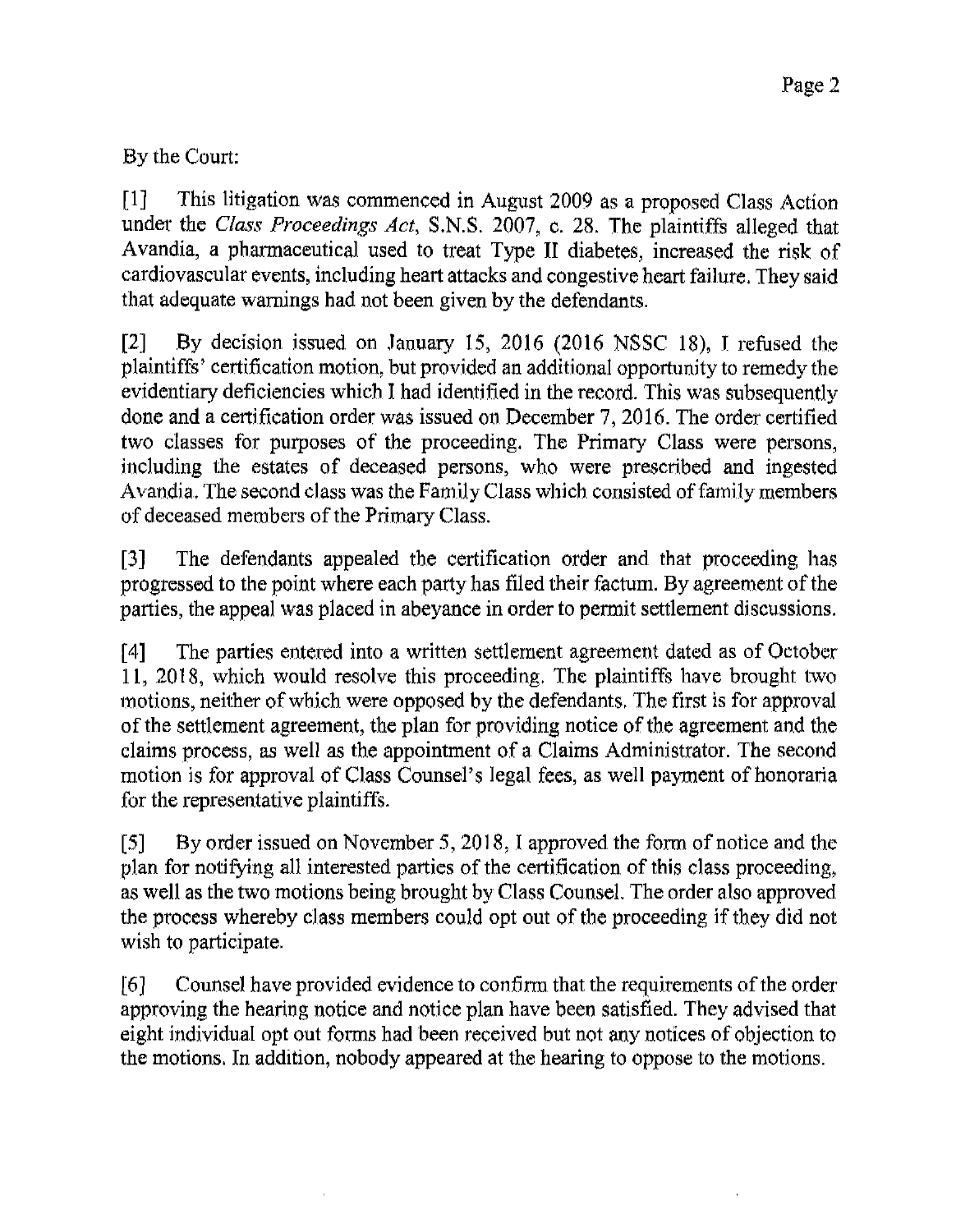#### **Approval of Settlement Agreement**

[7] Section 38 of the *Class Proceedings Act* requires court approval for any settlement. The test for approval is whether the settlement is fair and reasonable and in the best interests of the class as a whole. Not surprisingly, there are a wide range of factors which may come into play. The Ontario Superior Court in *Ainslie v. Afexa Life Sciences Inc.,* 2010 ONSC 4294, discussed the approach to settlement approval in the following terms:

30 In determining whether to approve a settlement, the court may take into account factors such as:

- the likelihood of recovery or likelihood of success;
- the amount and nature of discovery, evidence or investigation;
- the proposed settlement terms and conditions;
- the future expense and likely duration of litigation;
- the recommendation of neutral parties, if any;
- the number of objectors and nature of objections;
- the presence of arm's-length bargaining and the absence of collusion;
- the information conveying to the court the dynamics of, and the positions taken, by the parties during the negotiations;
- the degree and nature of communications by counsel and the representative plaintiff with class members during the litigation; and
- the recommendation and experience of counsel.

[Authorities Omitted)

31 The "zone of reasonableness" concept is helpful in guiding the exercise of the court's supervisory jurisdiction over the approval of a settlement of class actions. It is not the court's responsibility to determine whether a better settlement might have been reached. Nor is it the responsibility of the court to send the parties back to the bargaining table to negotiate a settlement that is more favourable to the class. Where the parties are represented - as they clearly are in this case - by highly reputable counsel with expertise in class action securities litigation, the court is entitled to assume, in the absence of evidence to the contrary, that it is being presented with the best reasonably achievable settlement and that class counsel is staking his or her reputation and experience on the recommendation.

[8] The motion record filed by Class Counsel describes the litigation risks in this proceeding and clearly establishes that ultimate success is not a certainty. The certification motion was vigorously contested by the defendants, and argument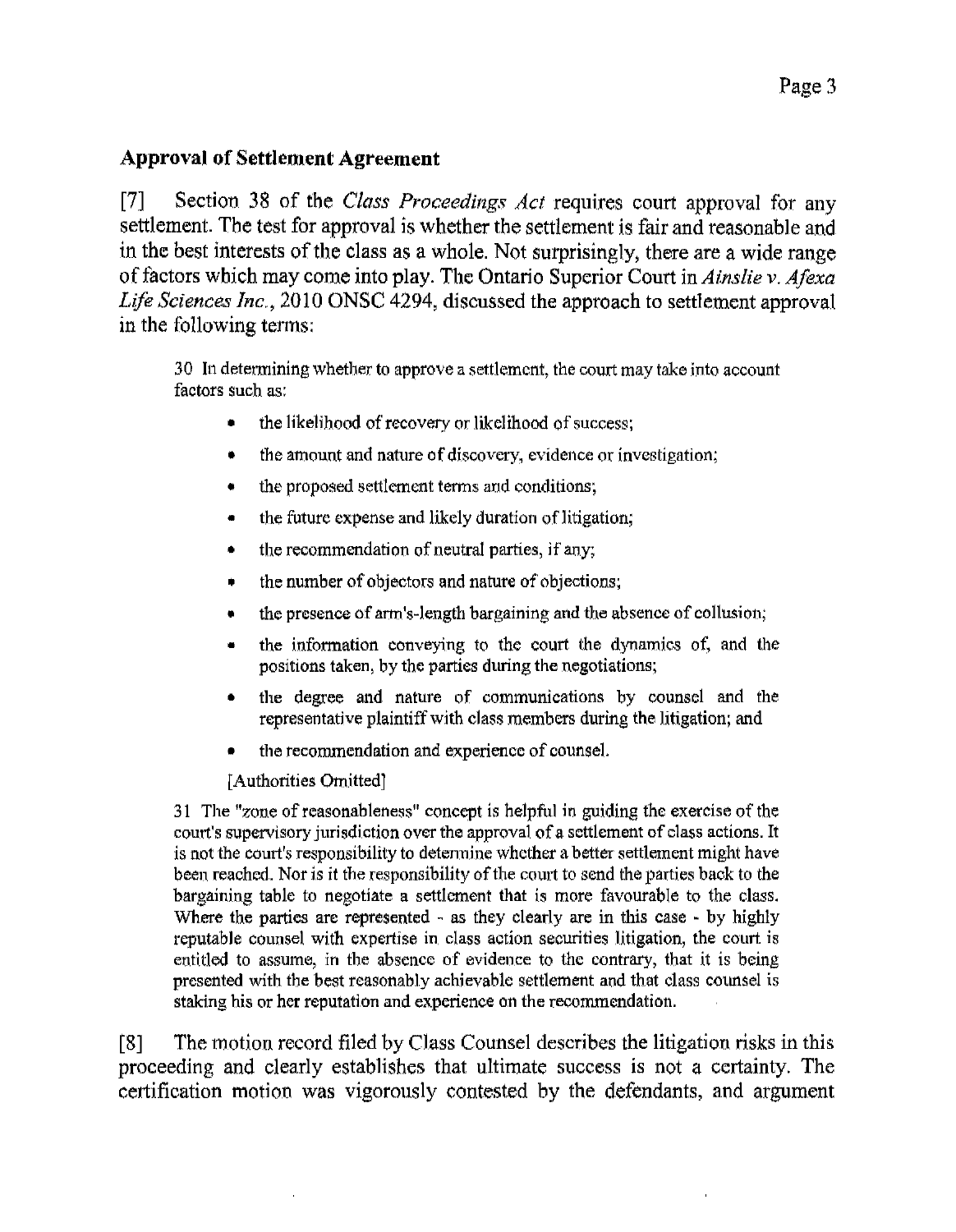extended over three days in September 2015. Following certification the defendants appealed that order and the matter is ready to be argued in the Court of Appeal. If the settlement is not approved, that hearing will take place later this year.

[9] Counsel also point out that the research concerning the impact of Avandia on cardiac health has continued since this litigation began in 2009. This has required the parties to re-evaluate the scope of potential compensable injury on an ongoing basis. As an illustration, I note that the question of general causation of stroke was initially certified as a common issue. However, the parties have now agreed to exclude stroke as a compensable condition under the settlement agreement.

[10] With Avandia, allegations of cardiovascular harm resulting from use are complex. The expert evidence relied upon by the defendants in opposition to certification indicated that the *very* condition for which Avandia might be prescribed  $(i.e.$  Type II diabetes) is a significant risk factor for cardiovascular disease. Proving that Avandia created risks of harm which were not adequately disclosed is a significant evidentiary burden, which the plaintiffs would have *to* overcome if the matter were to proceed to a common issues trial.

[11] The plaintiffs' motion record provides a summary of settlement discussions, which began on a preliminary basis in June 2012. By 2015 there was an agreement in principle with respect to the types of claims which might be eligible for compensation, however damage quantification was not discussed at that time. By October 2017, a settlement framework was reached which ultimately led to the final agreement in October 2018.

[12] The agreement establishes a compensation protocol to be administered by an independent third party. The administrator will be responsible for reviewing materials submitted by claimants in order to determine whether they meet specific eligibility criteria. There are four cardiac events for which compensation will be paid, provided other criteria are met. These events are:

- 1. Myocardial Infarction;
- 2. Congestive Heart Failure;
- 3. Coronary Artery Bypass Graft; and
- 4. Percutaneous Coronary Intervention with Stent Placement.

[13] The Claims Administrator will assign pre-determined points, with adjustments for age and other risk factors. At the end of the claims process, the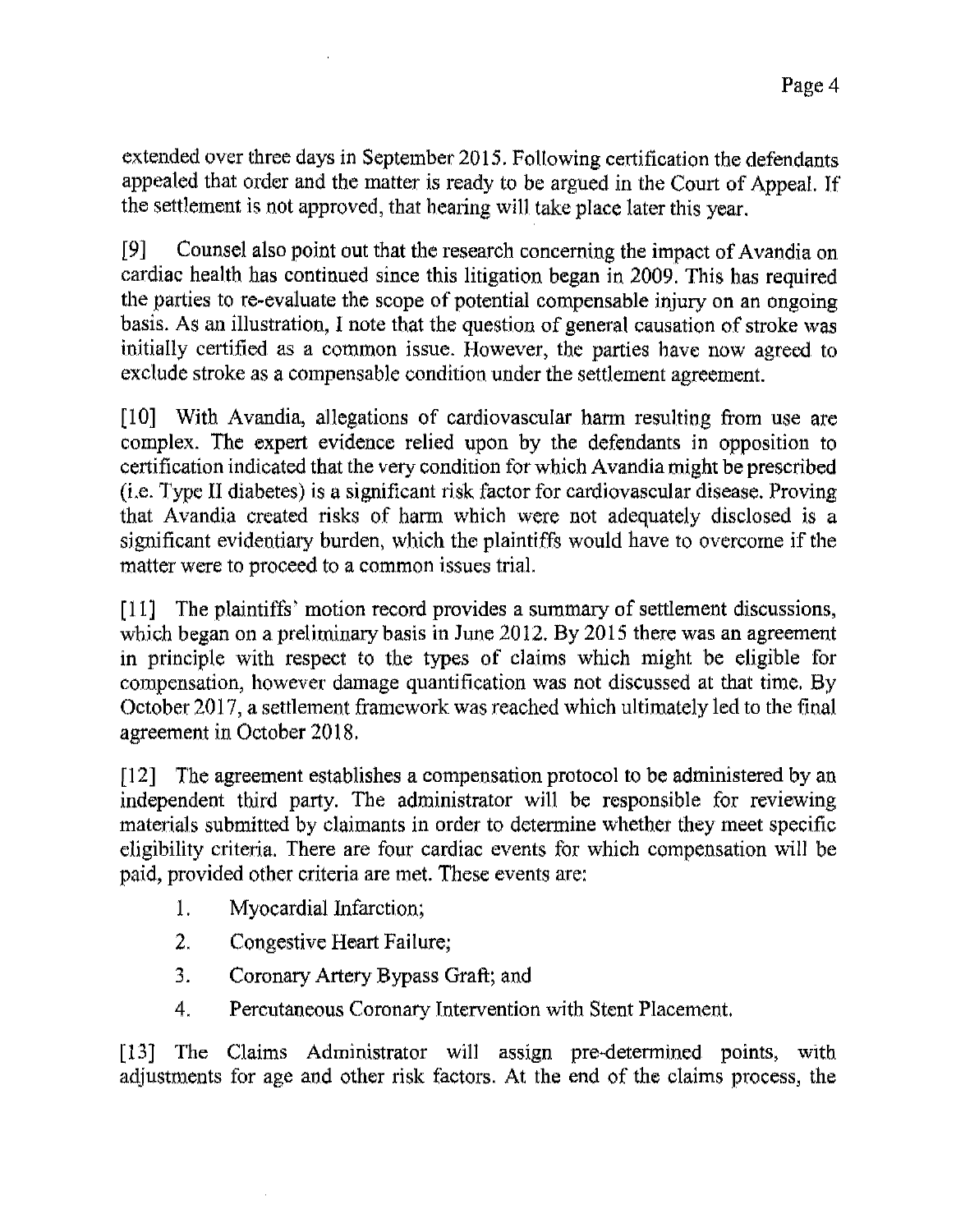settlement funds will be divided amongst approved claimants in proportion to their allocated points.

[14] The settlement payment to be provided by the defendants will be divided into two pools. One of which will be used to compensate claimants who have suffered congestive heart failure ("CHF") and the other for those who establish one of the remaining three cardiac events ("Ml/CABG/Stenting"). The parties have agreed to pre-approve 142 class members as being eligible for MI/CABG/Stenting compensation and 38 for CHF. The settlement agreement requires the defendants to pay \$3,666,666.67 into the MI/CABG/Stenting fund and \$200,000 into the CHF fund. These amounts are based upon an estimate of the number of settling claimants and allocation of an average payment for each. For the MI/CABG/Stenting fund the payment is based upon 200 approved claimants at \$18,333.33 apiece. The CHF amount is based upon 60 approved claimants at \$3,333.33 each.

[15] The agreement goes on to provide that if more than the estimated number of claimants are approved, the defendants will make a further payment of \$18,333.33 for each MI/CABG/Stenting claimant, up to a maximum of I 00 additional people, and \$3,333.33 for each CHF claimant, up to a maximum of240 additional people.

[16] In addition to the compensation amounts the defendants have agreed to pay \$250,000 as a contribution towards disbursements and the expenses of claims administration,

[17] Provincial health insurers, who may have claims for the cost of services provided to claimants in relation to their use of A vandia, have agreed to release their claims against the defendants in exchange for payment of ten percent of the net amount payable to each settling claimant after payment of Class Counsel legal fees and administrative expenses,

[18] Class Counsel have reviewed infonnation which they have received from potential class members and consulted with plaintiff counsel in other proceedings commenced across Canada. They have expressed the opinion, based upon that information, that the total number of settling claimants will be at or below 300 for each category.

[19] Based upon the motion record and the submissions of counsel, as well as my knowledge of the issues in dispute from the certification hearing, I am satisfied that the settlement agreement is fair and reasonable and in the interest of class members. It was arrived at through lengthy negotiations by reputable counsel with extensive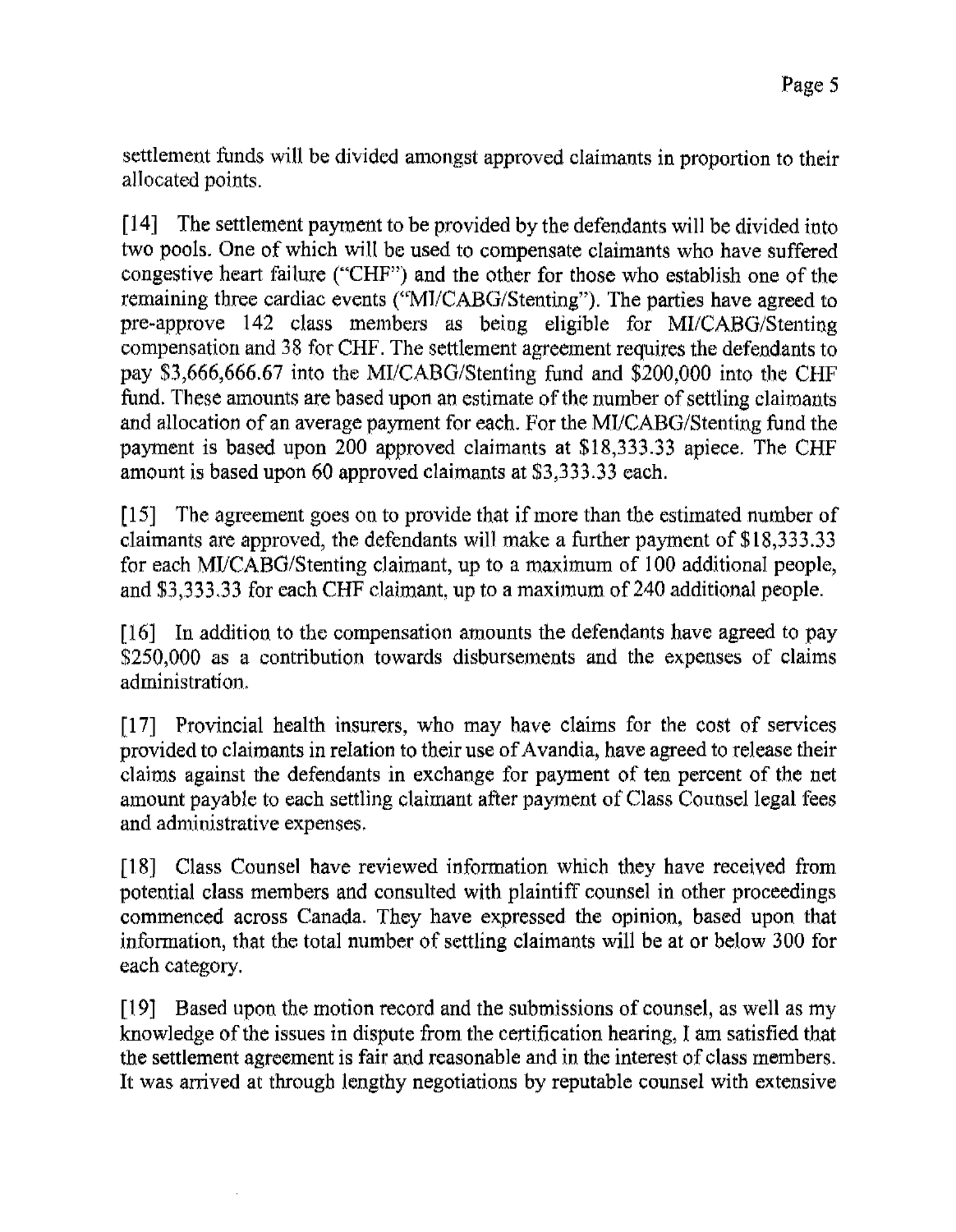experience in class proceedings. It falls within the "zone of reasonableness" as that concept was described in the *Ainslie* decision. For this reason I believe it should be approved. The only exception is paras. 13.4, 13.5 and 13.6, which state as follows:

Individual Claims

13 .4 Class Members who retain lawyers to assist them in making their individual claims for compensation pursuant to this Settlement Agreement or to appeal the classification or rejection of their claim for compensation, shall be responsible for the legal fees and expenses of such lawyers.

13.5 If a Class Member retains Class Counsel to assist him or her in making his or her individual claim for compensation under this Settlement Agreement, Class Counsel hereby agree to cap their fees at fifteen (15) percent of the amount awarded to that Class Member.

13.6 Class Counsel shall request that the order approving Class Counsel Fees provides that the fee applicable to Class Members who retain non-Class Counsel lawyers to assist them in making their individual claims for compensation pursuant to this Settlement Agreement, including lawyers in Related Counsel Firms, be capped al fifteen (15) percent of the amount awarded to that Class Member.

[20] These relate to the relationship between claimants and lawyers who they may ask to assist them in the claim process. In my view that is not a proper matter for inclusion in a settlement agreement and will be discussed further in considering the motion for approval of Class Counsel fees. Counsel for all parties agreed that these provisions were severable from the settlement agreement without affecting its validity, and I would therefore strike them from the approved agreement.

## **Appointment of Claims Administrator**

[21] The parties propose that RicePoint Administration Inc. ("RicePoint") be appointed as Claims Administrator. They have provided me with information showing that the company has extensive experience in this work. I am satisfied that they are an appropriate party to appoint as Claims Administrator under the settlement agreement.

[22] The affidavit of David A. Weir, Senior Vice-President of RicePoint, outlines their fee agreement. It includes a fixed amount of \$55,000 which includes case set up, escrow account activities, distribution of payments, and reporting. RicePoint is also to be paid for the expenses of implementing the hearing notice plan and settlement approval notice plan, as well as the cost of processing individual claims. For the pre-approved claimants the fee is \$10 per claim and for the others it is \$75 per claim. There is also a fee of \$35 per risk factor adjustment review undertaken.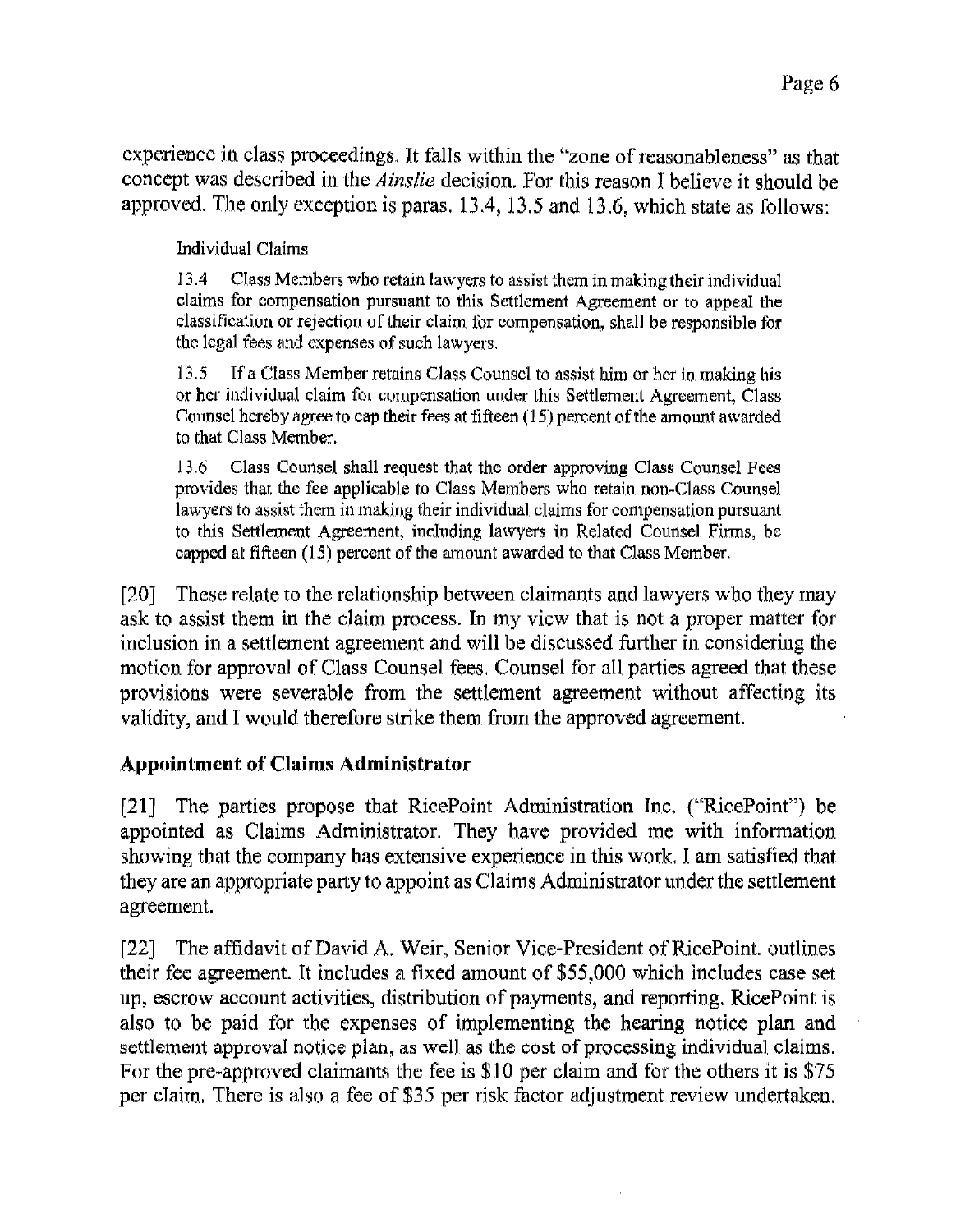All claims for fees and disbursements beyond the initial fixed fee and the notice implementation costs (of  $$18,250.00$  plus tax) will be subject to court approval before payment.

[23] It is also a condition of *the* approval of RicePoint as Claims Administrator, that they submit a final report to the court summarizing the claims process, including the number of claims received by category, the number approved and the number and outcome of any appeals.

## **Settlement Approval Notice Plan**

[24] Counsel proposes to provide notice of the settlement approval and claims procedure in the same fashion as notice was given for the approval hearing. This is acceptable and the estimated costs of \$18,250 plus tax are approved.

[25] During the hearing I made a number of suggestions with respect to potential amendments to the notice of settlement approval and counsel can send me a revised draft notice for my review and ultimate approval.

## **Motion for Approval of Class Counsel Fees**

[26] The settlement agreement requires court approval for any Class Counsel legal fees to be paid out of the settlement funds. This is consistent withs. 41 of the *Class Proceedings Act,* which requires court approval of any agreement between counsel and a representative party for fees and disbursements.

[27] In this case both representative plaintiffs entered into contingency fee agreements with Class Counsel. The agreements provide for payment of legal fees in an amount of twenty-five percent of the value of any settlement or judgement in favour of the class inclusive of any award of costs.

[28] There are a number of factors which must be considered in determining a fee that is fair and reasonable in all of the circumstances. It is important to ensure that the level of compensation is sufficient to provide a real economic incentive for counsel to undertake a class proceeding and prosecute it diligently. In this case I believe the following factors are relevant and must be considered:

- **l.** the factual and legal complexities of the claim;
- 2. the risks undertaken, including the possibility that the action might not succeed;
- 3. the degree of responsibility of Class Counsel;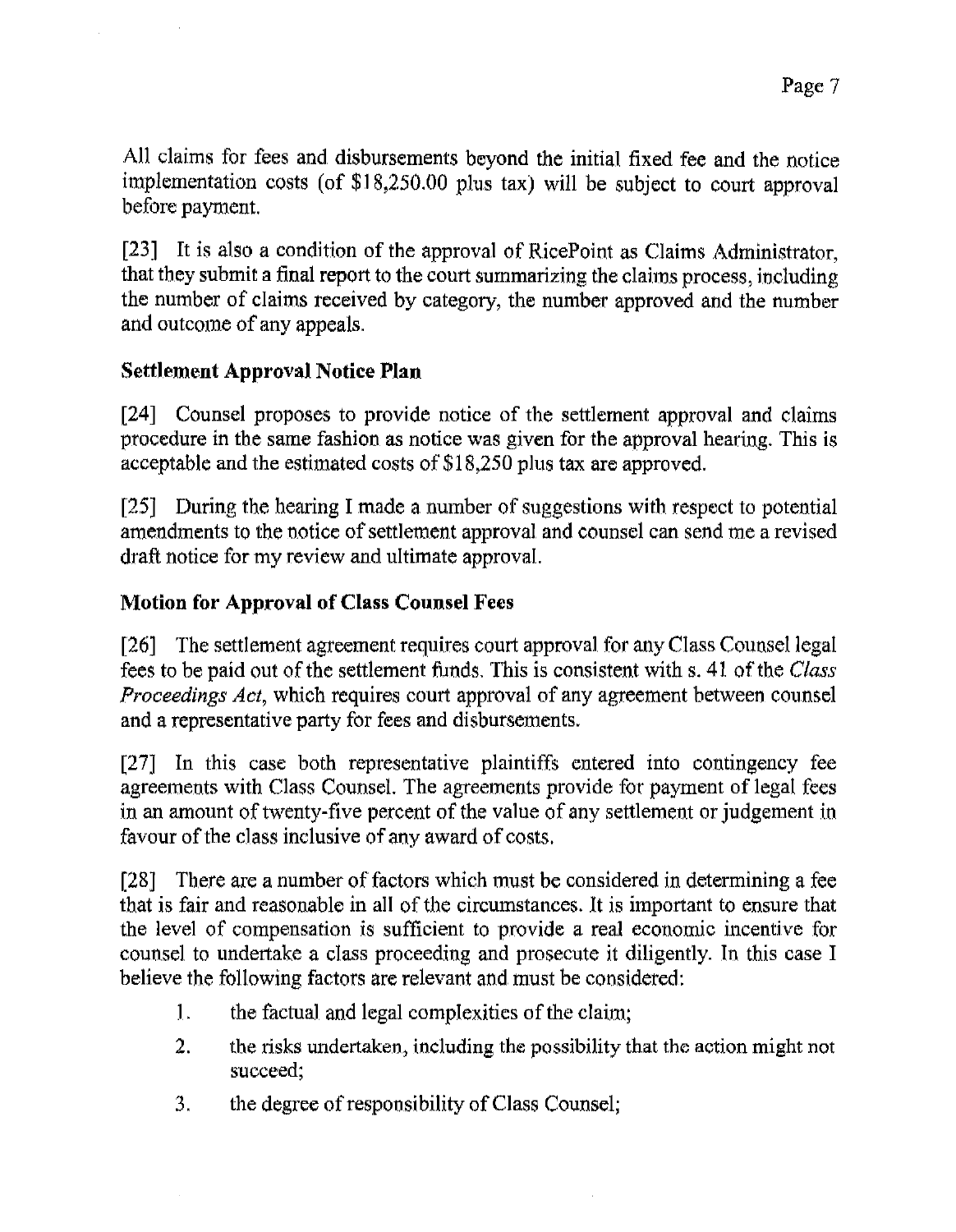- 4. the monetary value of the matters at issue;
- 5. the degree of skill and competence demonstrated by Class Counsel;
- 6. the result achieved; and
- 7. the contingency fee agreement.

[29) As I have already discussed in relation to the approval of the settlement agreement, this was a technically complex proceeding, with a real risk that the plaintiffs might ultimately not succeed. There was a high degree of skill and competence demonstrated by counsel on both sides. The settlement negotiations were extensive and time consuming. I am satisfied that the results achieved represent a good result for class members in all of the circumstances. The level of compensation for approved claimants is meaningful and the claims process accessible.

[30] Some courts seem to place significant weight on the existence of a contingency fee agreement and take the view that the agreement should be presumptively valid and enforceable and the fee should only vaty from the calculation if there is a principled reason to do so. (See for example, *Cannon v. Funds for Canada Foundation,* 2013 ONSC 7686, and *Pro-Sys Consultants Limited v. Microsoft Corp.,* 2018 BCSC 2091). This court has taken a somewhat more nuanced approach which I believe is appropriate given the nature of class proceedings and the fact that individual class members, whose interests must be protected by the court, were not involved in negotiating or signing the fee agreement.

[31] I would adopt the rationale of Justice LeBlanc, as he then was, in *Elwin v. Nova Scotia Home for Colored Children,* 2014 NSSC 375. In that case, he was considering whether to apply a presumption in favour of adopting the tenns of the contingency fee agreement in assessing Class Counsel fees. On that question, he stated:

29 As between the presumption suggested by Cannon J., and the less deferential approach suggested by Barnes J,, I prefer the latter. As Barnes J. explained, when the fee agreement is made, it is not known how matters will develop. That is not to say that the fee agreement is not a significant consideration, nor that it is not the starting point in the analysis. However, the Act makes it clear that such an agreement is unenforceable without court approval. Moreover, by its nature, where fee approval follows a settlement, and counsel's recovery will be out of the settlement fund, there is no party to oppose it. This is not an adversarial proceeding like a motion for determination of costs as between parties. As such I interpret the Act as imposing upon the court a duty to ensure that fees and disbursements are fair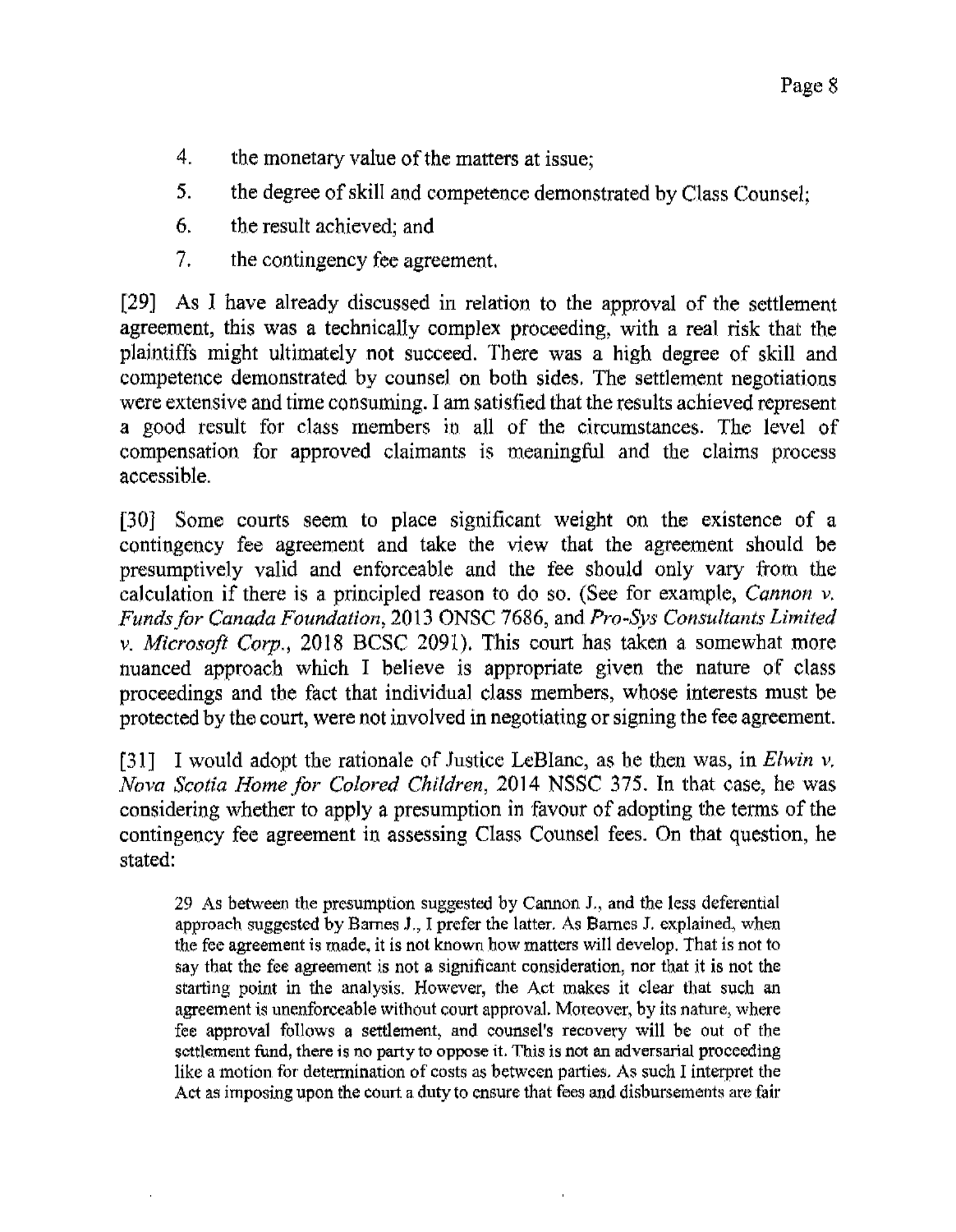and reasonable, in view of the objectives and purposes of the Act and in view of the fee agreement with the representative plaintiffs.

[32] In addition to the issues of risk and complexity it is important to consider *the*  actual work undertaken by counsel. In this case the proceeding went through a highly contested certification motion and partially through an appeal process. The settlement discussions themselves were extensive. Counsel advised that the total value of docketed time by the two plaintiff firms was approximately \$1.5 million. I have not been given any information concerning hours docketed, hourly rates, or the nature of work performed. This information provides a general indication of the level of work but has limited value in assessing the reasonableness of the fee sought under the contingency fee agreement.

[33] The position of Class Counsel is that the twenty-five percent contingency fee should be based upon the total initial payment by the defendants of \$4,116,667.67, which consists of the \$250,000 contribution towards disbursements and administration, \$3,666,667.67 for the MI/CABG/Stenting claimants and \$200,000 for the CHF claimants. They also claim twenty-five percent of any additional payments made by the defendants should the number of claimants exceed 200 for MI/CABG/Stenting or 60 for CHF. The total base fee sought by Class Counsel, which would be payable at the time of the initial payment by the defendants, is \$1,029,166.67 plus HST and disbursements.

[34] I disagree with counsel's assertion that the contingency fee calculation should apply to the \$250,000 payment by the defendants as a contribution towards disbursements and administration expenses. I say this because cl.  $5.1(a)$  of the settlement agreement breaks that amount out separately from the contributions to the settling claimants. The rationale for a separate payment towards shared expenses is obvious because the settlement benefits the defendants as much as the plaintiffs. I would also note that if this amount was subject to the contingency fee the contribution would be reduced by \$62,500 plus HST, meaning the amount actually applied to disbursements and administration would be less than \$180,000. This is contrary to the intent of cl.  $5.1(a)$ .

[35] Applying the contingency fee calculation to the portion of the initial payment available to approved claimants leads to a fee of \$966,666.67 plus HST and disbursements. Taking into account all of the factors noted above I conclude this is a fair and reasonable fee for Class Counsel. I would also approve the disbursement amounts set out in the affidavit of Madeleine Carter affirmed on April 18, 2019.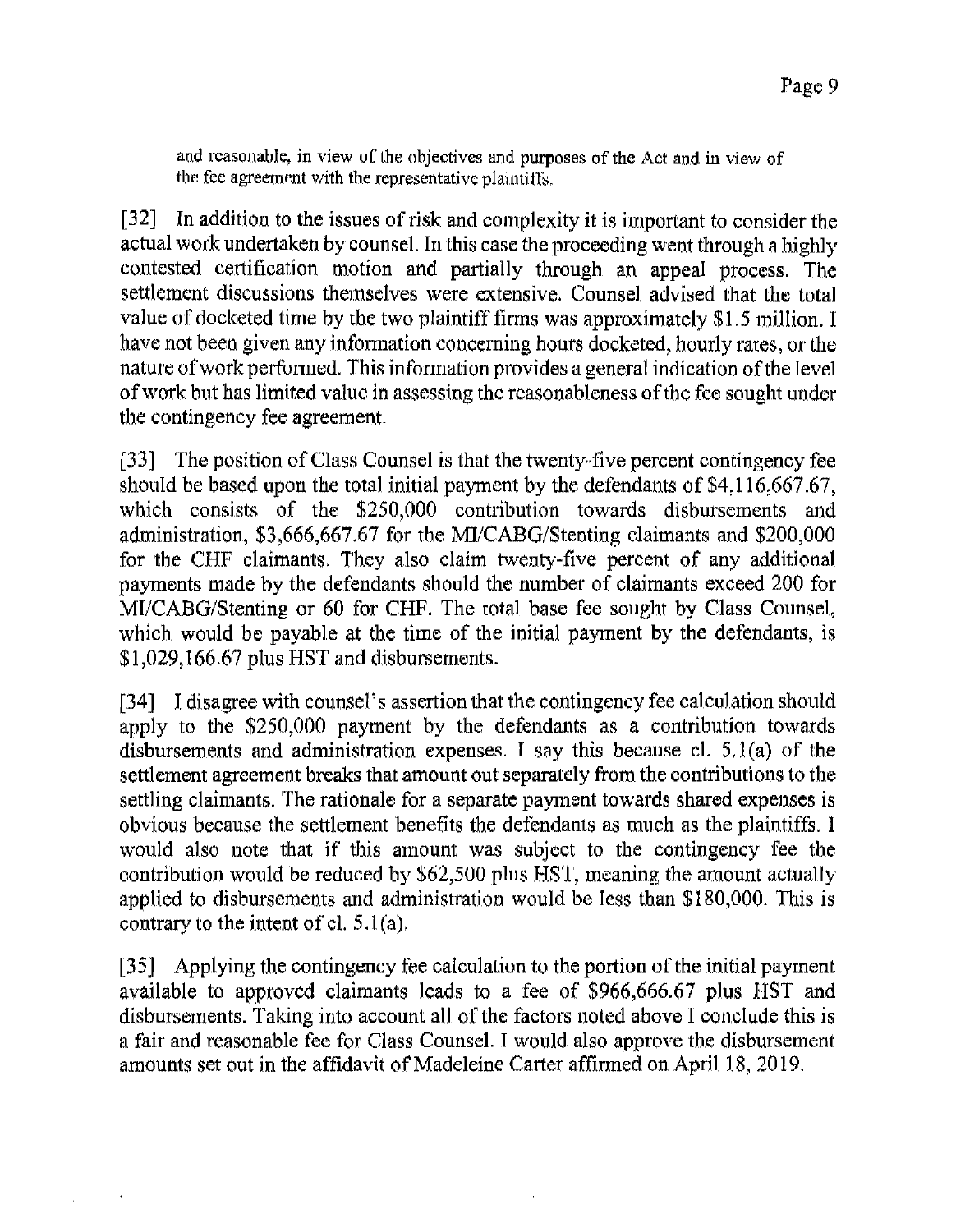[36] Where the settlement includes a claims administrative process, such as the case here, the courts will frequently defer payment of a portion of counsel fee until the administration is complete (see for example, *Jardine v. Certainteed Corporation,*  2017 BCSC 364, *Pro-Sys Consultants limited,* supra, and *Elwin,* supra). The underlying rationale is generally to ensure that Class Counsel continue to assist members of the class through the claims process.

[37] In some circumstances, the court will approve a portion of the fee at the time of settlement, and have a second fee approval hearing at the conclusion of the claims process. The reason for having a two stage approval was described in the *Ainslie*  decision as follows:

50 The remaining issue is whether the fee should be payable immediately or whether all or some part should be deferred until the claims process has been completed. It was vigorously argued by Mr. Strosberg that all the criteria necessary to assess the reasonableness of the fee are known at this time and that there is no reason to defer compensation. It is also fair to note that class counsel has gone without compensation for some three years, all the while incurring disbursements, paying lawyers and incurring substantial overheads. Deferred compensation means less compensation.

51 I have concluded that there are several reasons why it is more fair and reasonable lo approve payment of two-thirds of the amount claimed as fees now and to defer approval of the balance until after the results of the claims process are known. This is similar to the procedure I adopted in *Boulanger v. Johnson & Johnson Corp.*, [2010] O.J. No. 1913 and I believe that it is appropriate to do so in this case.

52 First, in the case of a results-based fee, there is nothing inherently unfair in requiring the lawyer to wait for payment until the client actually receives his or her money. Any delay in payment can be compensated by interest.

53 Second, an important test of the value of the settlement will be the number and amount of claims actually paid to the class as a result of the settlement and the extent to which the settlement fund is sufficient to satisfy the claims of the class. If the projections of counsel and their expert are correct, and if all eligible class members make claims, each class member might be expected to receive around 50 per cent of his or her loss. If, at the end of the claims process, the recovery is substantially less than that, one might have reason to question the value of the settlement. If, on the other hand, there are a very small number of claims, or the total amount of compensation awarded is small, one might question the real value of the settlement in terms of access to justice.

54 Third, class counsel acknowledges an ongoing responsibility to the class to respond to inquiries concerning the claims process, to supervise the implementation of the settlement and to report to the court prior to the distribution of funds. The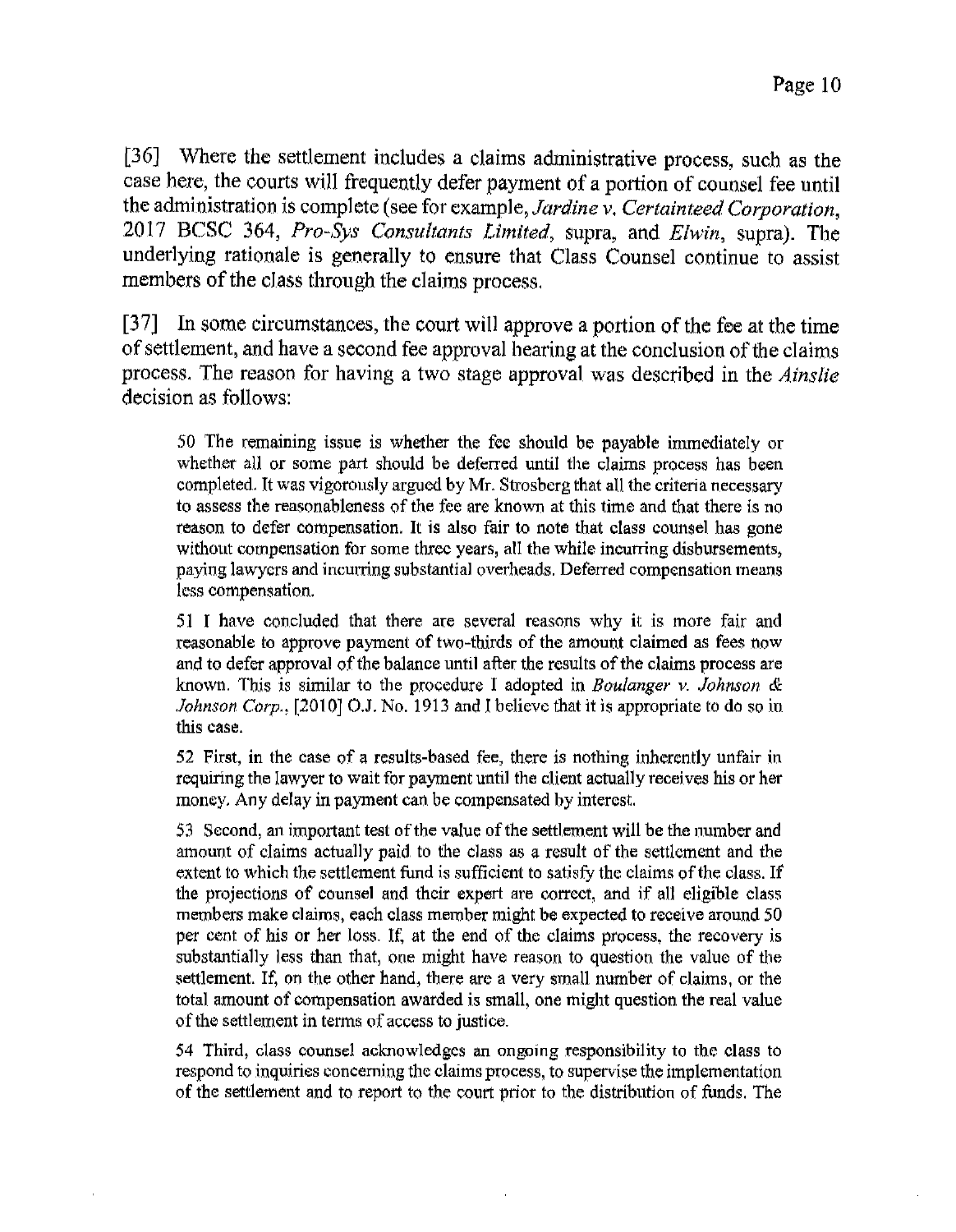responsibilities of class eounsel after settlement are important and the eourt must rely on class eounsel to ensure that the settlement is in fact efficiently implemented in accordance with its terms. lt is no reflection on the diligence of class counsel to suggest that the fee should not be paid in full until such time as counsel's responsibilities have been fully discharged.

55 For this reason, I will order payment of two-thirds of the fees claimed by class counsel, together with all disbursements, at this time. The balance of counsel's fees will be reviewed at the same time as the request for distribution of the settlement.

(38] In this case I am satisfied that Class Counsel will diligently carry out their responsibilities during the claims administration process, without the necessity of withholding any portion of the approved fee. At the same time I am not prepared to pre-approve a twenty-five percent fee on any additional settlement funds that might be paid by the defendants as a result of the claim thresholds being exceeded. If that occurs and counsel believe they ought to receive additional fees, they can make a motion to that effect. At that time there will be a much clearer picture of the value of the settlement and any work required of counsel during the claims process.

[39] Clause 13.5, which I struck from the settlement agreement, entitled Class Counsel to charge an additional fee for assisting a claimant through the claims process. In my view, Class Counsel have an ongoing obligation to provide some degree of assistance to class members. Given counsel's estimate of the maximum number of claimants who may qualify and the number who have been pre-approved, it is not unreasonable to expect this to be part of the approved fee. If additional claimants come forward and there is a further fee approval hearing, any work done by counsel during the claims administration process can be taken into consideration.

#### **Honoraria for Representative Plaintiffs**

[40] Class Counsel has asked for approval of payment, out of the settlement funds, of honoraria totaling \$25,000 to be distributed to all of the plaintiffs in the 18 Avandia proceedings commenced in Canada.

[41] I am not satisfied that class members should be expected to compensate plaintiffs in other litigation, nor have counsel provided me with any authority to suggest otherwise. In deciding whether to approve a payment to Mr. Sweetland or Ms. Fontaine, I am guided by the approach taken in *Lozanski v. Home Depot Inc.*, 2016 ONSC 5447, where the court said:

81 Compensation to the representative plaintiff should not be routine and should he awarded only in exceptional cases. In determining whether the circumstances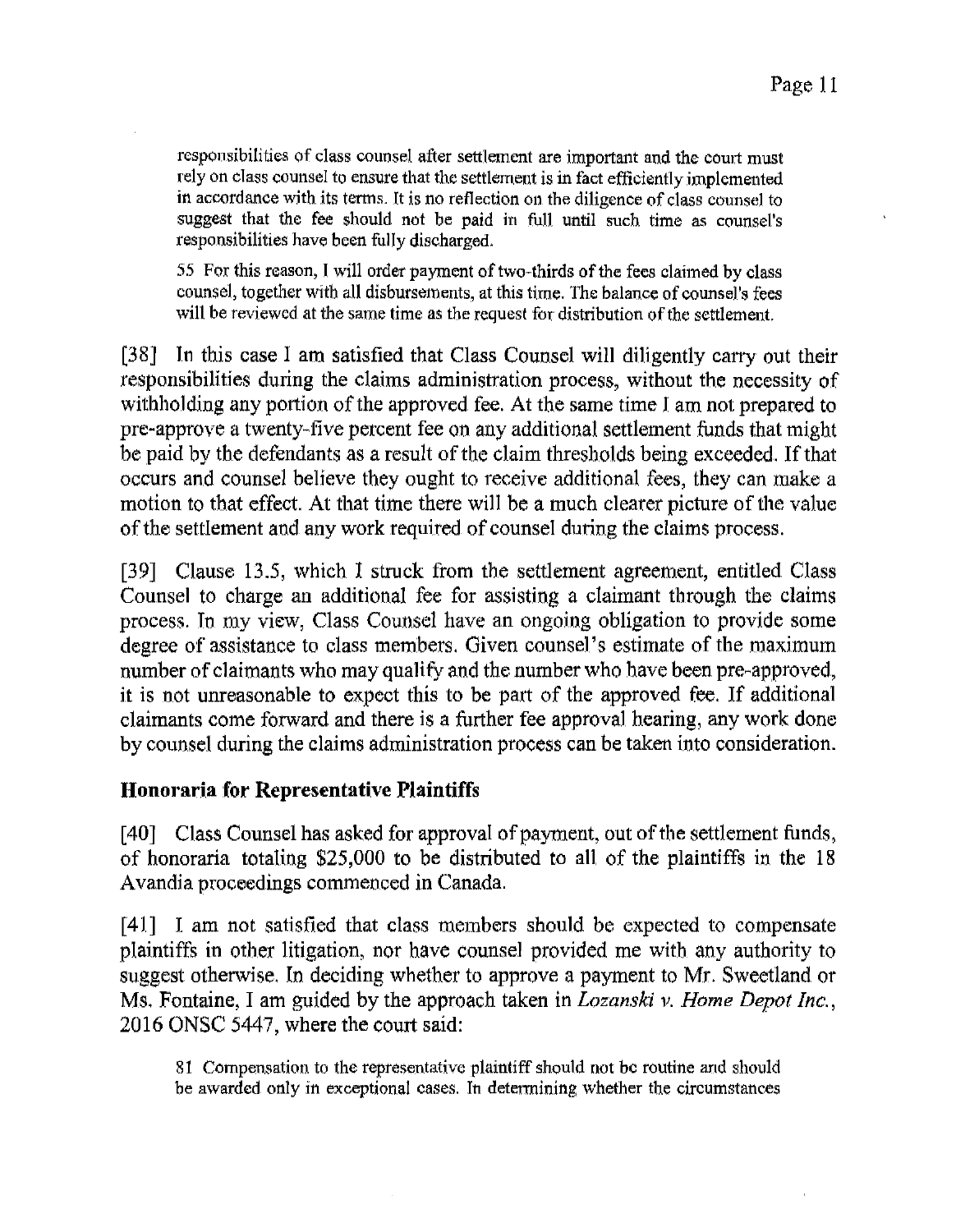are exceptional, the court may consider among other things: (a) active involvement in the initiation of the litigation and retainer of counsel; (b) exposure to a real risk of costs; (c) significant personal hardship or inconvenience in connection with the prosecution of the litigation; (d) time spent and activities undertaken in advancing the litigation; (e) communication and interaction with other class members; and  $(f)$ participation at various stages in the litigation, including discovery, settlement negotiations and trial: *Robinson v. Rochester Financial Ltd.,* 2012 ONSC 911 at paras. 26-44.

[ 42] Typically such payments are awarded where the representative plaintiffs have committed significant time to the litigation and suffered some degree of personal hardship or prejudice. They are often involved in discovery examinations or crossexamination, as well as communication with other class members. In this case, counsel's affidavit describes Mr. Sweetland's contribution as follows:

#### **EFFORTS OF THE REPRESENTATIVE PLAINTIFFS**

- 50. Mr. Sweetland has spend considerable time and effort advancing the Class Members' claims in this litigation, voluntarily exposing himself to scrutiny avoided by other Class Members. He provided timely responses to any requests made of him by Class Counsel, including
	- a) familiarizing himself with the various issues to be decided by the Court;
	- b) being briefed by and providing instructions to Class Counsel on various aspects of the litigation, among other things, the certification motion, settlement negotiations, and the proposed Settlement Agreement;
	- c) providing information to be used in the preparation of affidavits (for the certification and settlement approval motions) and executing those affidavits, making known to the public his personal medical issues related to his Avandia use; and
	- d) in response to a motion brought by the Defendants for production of medical and phannaceutical records of the representative plaintiffs in the within action, having to produce all of his medical and pharmaceutical records deemed to be relevant to the proceeding, which in tum were reviewed by defence counsel's experts.

[43] With respect to Ms. Fontaine, she was added as representative plaintiff in October 2018. Her contribution was described in counsel's affidavit as follows:

51. Ms. Fontaine, together with her late husband, spent time and effort advancing the Class Members' claims in this litigation by commencing an individual action in Ontario. Ms. Fontaine also volunteered to act as a